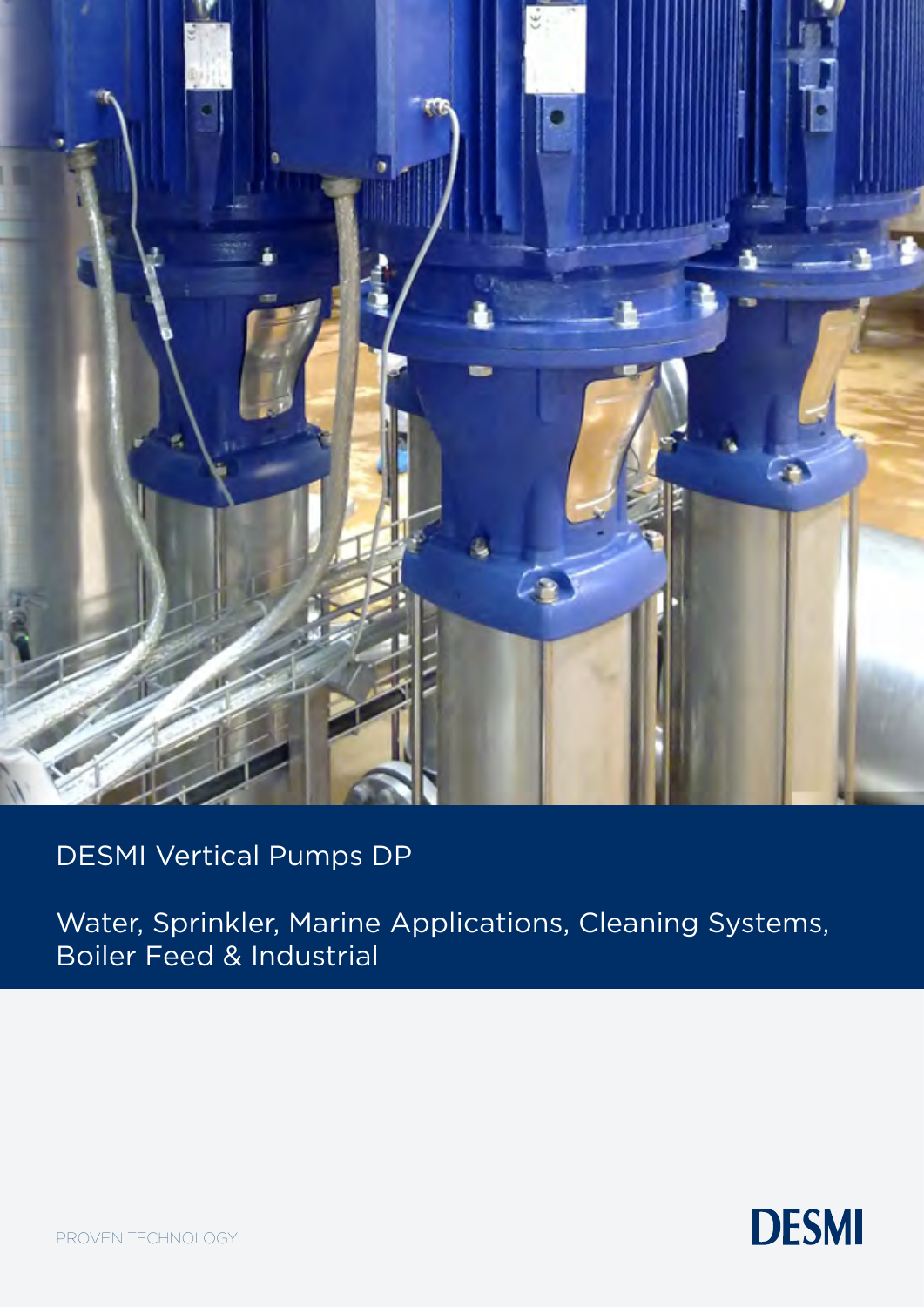The art of transporting water is finding the right solution, with maximum efficiency, for each situation. The DPV series of vertical, multistage, centrifugal pumps is the result of 65 years of experience and the pumps can be used for numerous applications.

The new DPV pump series is revolutionary in terms of energy-savings and efficiency. Corrosion-free materials, advanced production methods and an optimised hydraulic assembly all contribute towards providing a unique example of craftsmanship. The modular construction of the product enables you

to modify the pump according to your specifications and contributes towards a reliable drinking and processing water supply in the most sustainable way.

## Highest possible efficiency:

- Energy saving
- Unique hydraulic design: high pressure per impeller with high efficiency
- DPV hydraulic efficiency up to 81%
- Standard motor with high performance IE3
- Optimal flow is adjusted according to standard pipe diameter
- Optimum consistency between models



It is important to act responsibly when it comes to man and the environment, and we translate these values into important product characteristics.

#### Low NPSH

- Extended life span as a result of favourable suction conditions
- NPSH-level 0.6 up to 3.8 (Qopt)

#### Modular construction

- Wide range of options
- All specials are standard
- Short delivery times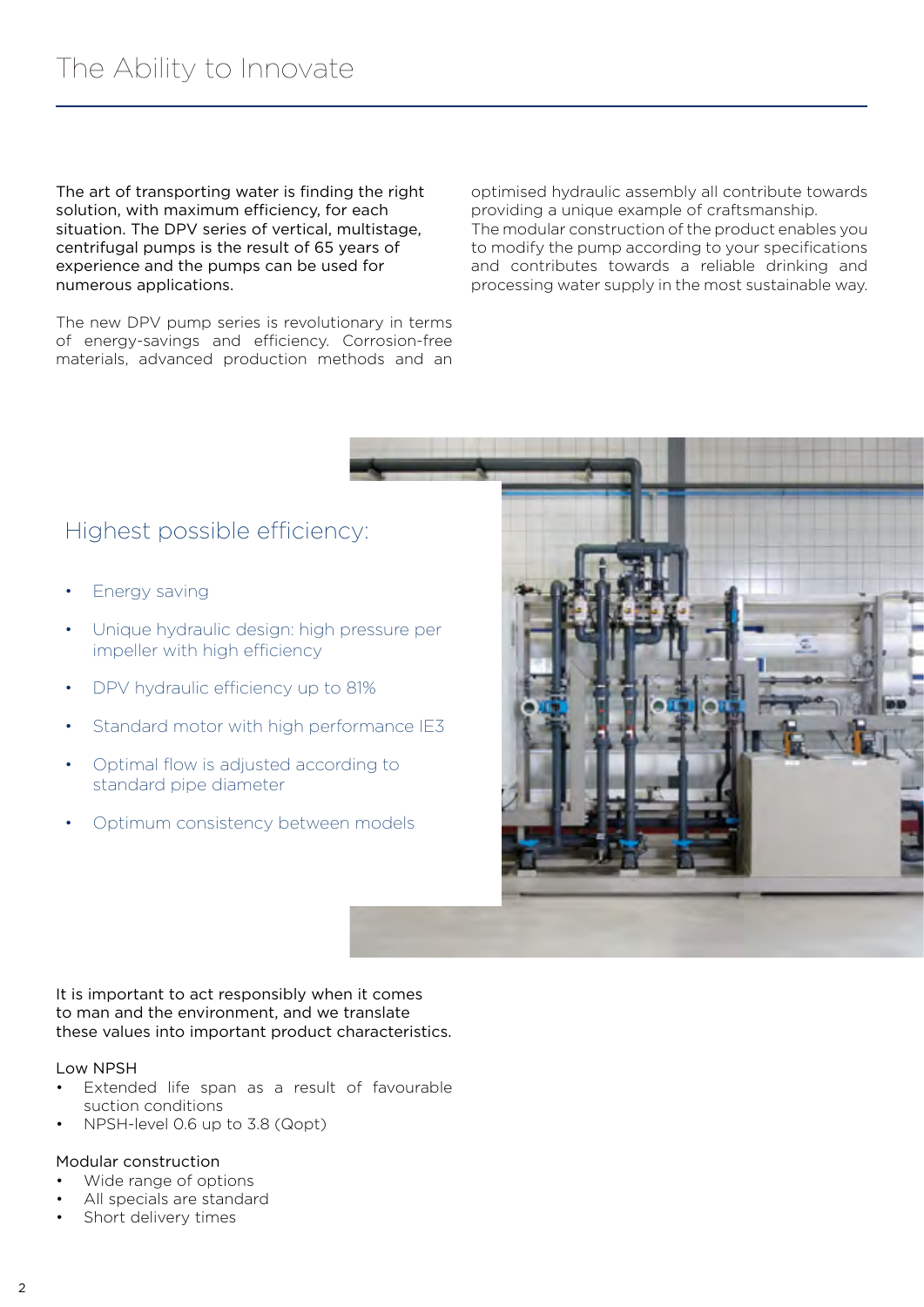## Stay in front by selecting the right pump, or more importantly be selected by doing it right!

#### Durable solution

- High quality materials
- 100% adjustable to application; long life span
- Sustainable production process; modern welding and production techniques
- Production monitoring; ISO 9001 certified

#### Ecodesign

- High score within EUP guideline
- Sustainable material
- 100% recyclable
- Minimal waste production process
- ISO 14001 certified

#### Noise reduction

• Negligible noise as a result of optimisation of the pump's flow profile and special design of motor cooling fan

#### Maintenance-free electric motor

- Extensive choice of voltages and frequencies
- IP55
- Insulation class F
- Efficiency 1 motor IE3
- Temperature safeguard, ≥ 3 kW PTC
- Can be equipped with a variety of motor types, brands, or options

#### Shaft seal

- Extensive choice of elastomers and shaft seals
- Exchangable without disassembling the pump
- Fixed, Easy Access, Cartridge

#### Versatile pump casing

- Cast
- Easy to connect
- VC-design with rigid flanges
- V and VS design with collar flanges
- E-design with built-in non return valve
- Draining without residue

#### Smart plugs

- For filling, draining, de-aerating and measuring
- Separate measuring suction and discharge pressure  $(\Delta p)$
- Stainless steel AISI 304 or 316
- By-pass possible
- Durable sealing

#### Hydraulic assembly

- Highest efficiency in the market
- High quality stainless steel AISI 304 or 316

#### Solid construction shroud

- Stainless steel, robust housing
- Standard pressure durability PN 40
- Low vibration and noise

#### Solid base plate

- Powder coated 100 um
- Stainless steel optional

### WIDE RANGE OF SHAFT SFALS MODULAR CONSTRUCTION



Replace without dismantling without distributing<br>the pump distribution of the pump of the pump of the pump of the pump of the pump of the pump of the pump of the pump of the pump of the pump of the pump of the pump of the pump of the pump of the pump

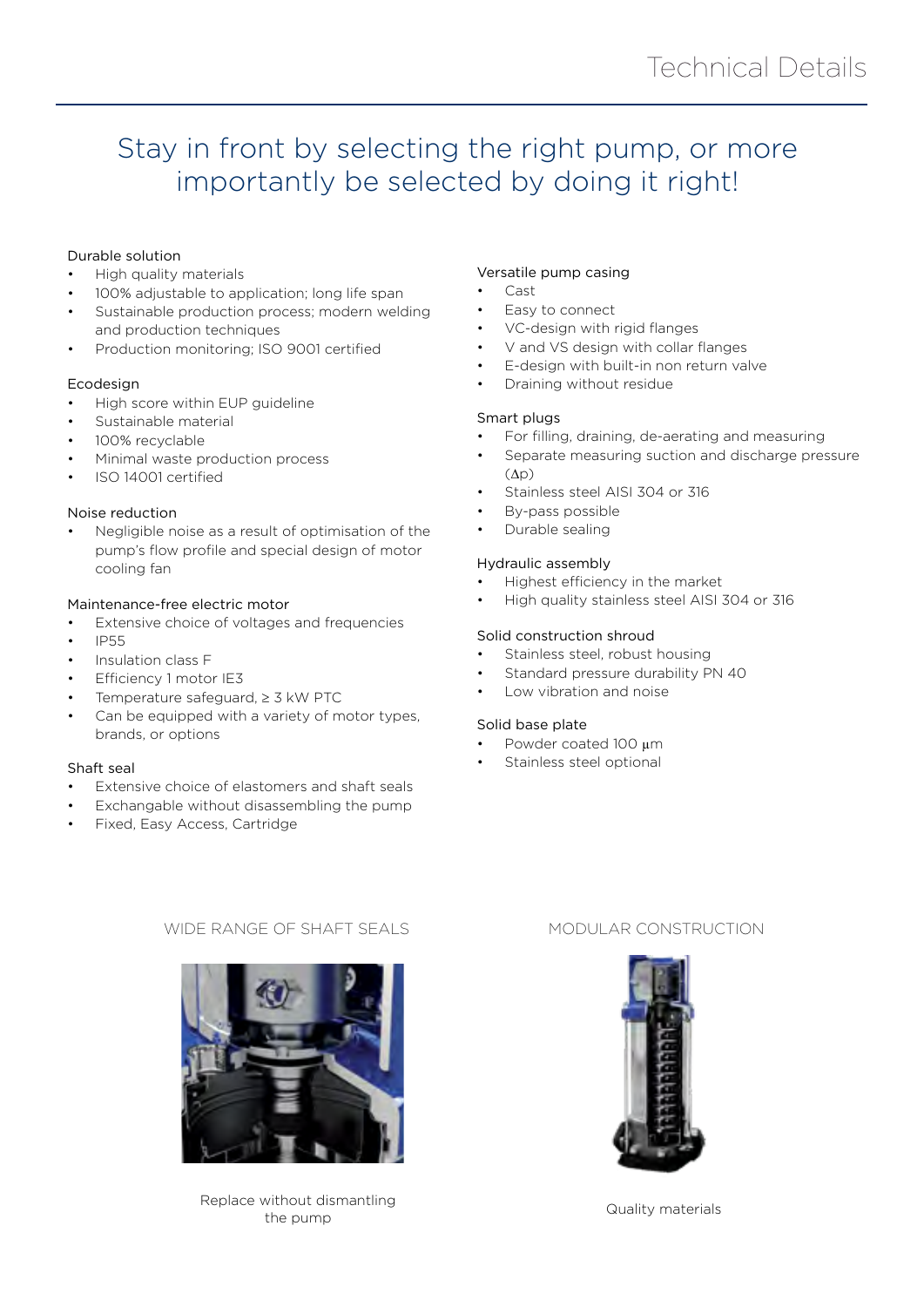# APPLICATIONS

The combination of durable and innovative construction methods result in a wide range of options and designs. The DPV series is suitable for many applications. The stainless steel base guarantees water quality in every situation. The pump is suitable for many applications, including:

- Domestic water supply
- **Utility**
- Cooling water transport
- Hot water applications
- Fire fighting
- Food, chemical and process industry
- **Irrigation**

#### Upgrade and certificates

Our pumps are of the utmost quality and are finished to the highest standards but some applications require an even more exclusive design. A DPV can, therefore, also be provided with:

- Electrolytically polished pump casing and/or pickled and passivated hydraulic assembly
- Various certified sealings
- Purchase and test certificate
- ATEX motors EEXe II T3, EEXd IIC T4

Our pumps can be equipped with special seals for different pressure classes. The certificates and/or approvals available can be seen below.

Upgrading and certificates

The pumps are of the highest quality and are produced to the highest standard, but some applications require special design.

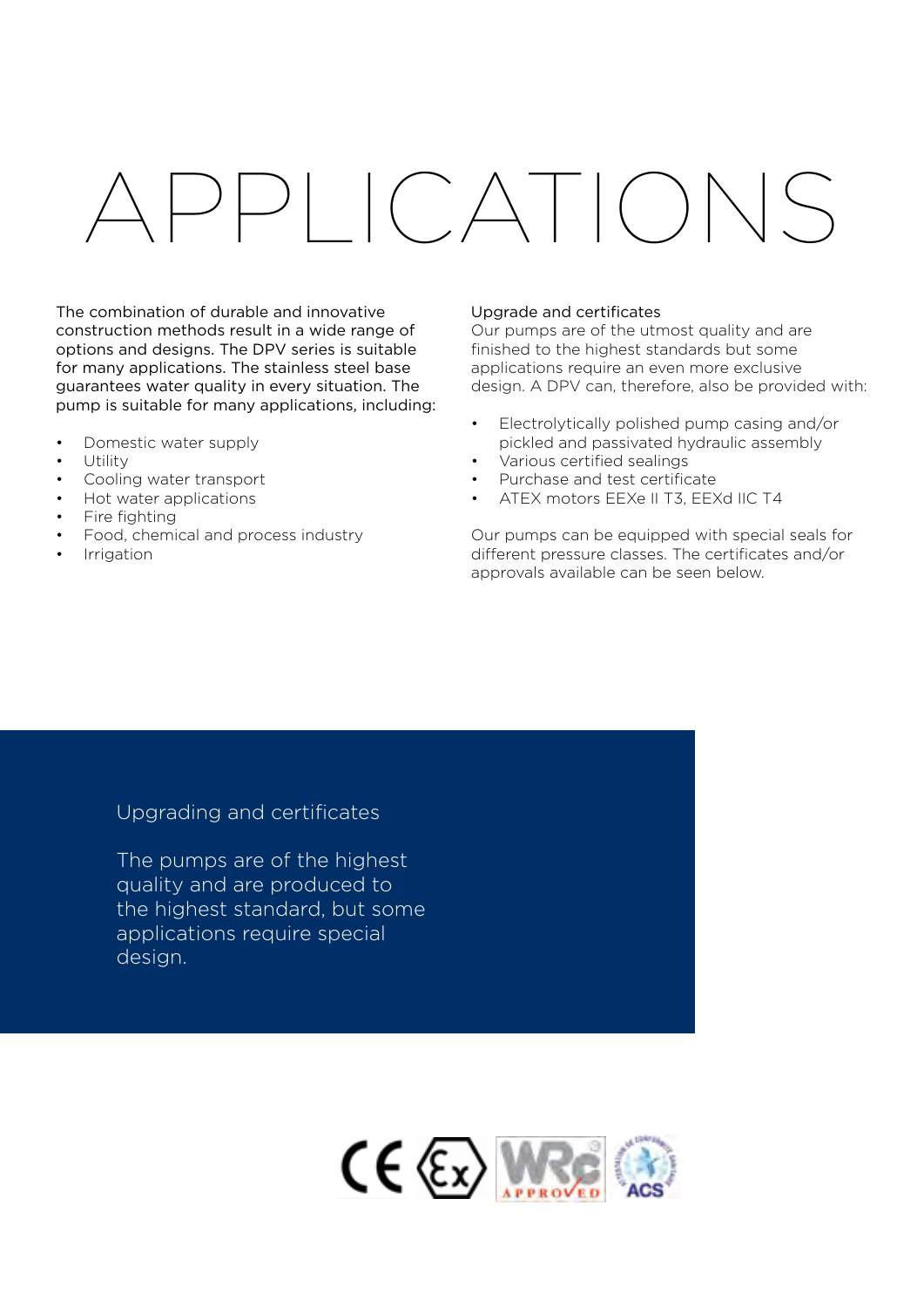The DPV is a modular pump series. As a result of the extended range of possibilities, the pumps can easily be customised to the application. See the following overview of the available modules.







#### BASE PLATE

- Powder coated cast iron (standard)
- Stainless steel (optional)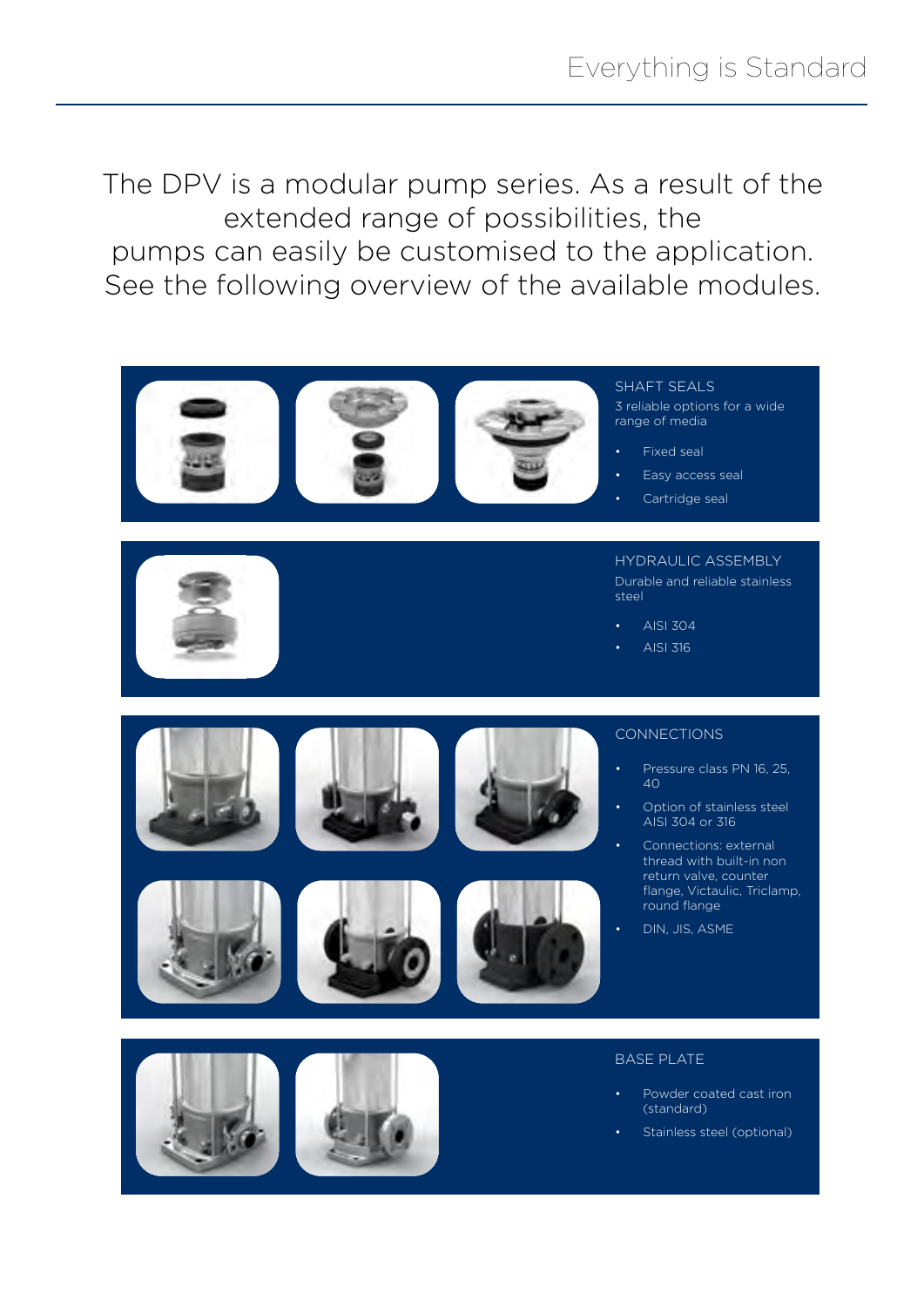## Data

| $50$ Hz                             |                       |             |                  |               |               |
|-------------------------------------|-----------------------|-------------|------------------|---------------|---------------|
| Model                               | DPV <sub>2</sub>      | DPV 4       | DPV <sub>6</sub> | <b>DPV 10</b> | <b>DPV 15</b> |
| Capacity                            |                       |             |                  |               |               |
| Capacity range $(m^3/h)$            | $0.2 - 3.3$           | $0.4 - 6.5$ | $0.6 - 9$        | $1.1 - 13.2$  | $1.6 - 22.5$  |
| Nominal capacity at Qopt. $(m^3/h)$ | 1.9                   | 4           | 6.4              | 10.4          | 19.2          |
| Pressure                            |                       |             |                  |               |               |
| Norm pressure                       | PN16-25-40            |             |                  |               |               |
| Maximum pump pressure (m)           | 229                   | 234         | 256              | 239           | 258           |
| Maximum pressure at Qopt. (m)       | 187                   | 193         | 200              | 178           | 198           |
| NPSH at Qopt. (m)                   | 1.6                   | 1.2         | 1.3              | 1.2           | 1.9           |
| <b>Hydraulic assembly</b>           |                       |             |                  |               |               |
| Temperature range medium            | $-20 - 140^{\circ}$ C |             |                  |               |               |
| Maximum efficiency                  | 54%                   | 61%         | 68%              | 68%           | 73%           |

| 50 Hz                                         |                              |               |               |               |                |
|-----------------------------------------------|------------------------------|---------------|---------------|---------------|----------------|
| Model                                         | <b>DPV 25</b>                | <b>DPV 40</b> | <b>DPV 60</b> | <b>DPV 85</b> | <b>DPV 125</b> |
| Capacity                                      |                              |               |               |               |                |
| Capacity range $(m^3/h)$                      | $2.6 - 35$                   | $4 - 54$      | $6 - 76$      | $8.5 - 110$   | 13.1 - 160     |
| Nominal capacity at Qopt. (m <sup>3</sup> /h) | 27.8                         | 38.3          | 50.5          | 81            | 130            |
| Pressure                                      |                              |               |               |               |                |
| Norm pressure                                 | PN16-25-40                   |               |               |               |                |
| Maximum pump pressure (m)                     | 246                          | 250           | 251           | 176           | 127            |
| Maximum pressure at Qopt. (m)                 | 185                          | 211           | 198           | 137           | 86             |
| NPSH at Qopt. (m)                             | 3.2                          | 2.5           | 2.7           | 2.6           | 4.6            |
| Hydraulic assembly                            |                              |               |               |               |                |
| Temperature range medium                      | $-20$ up to $+140^{\circ}$ C |               |               |               |                |
| Maximum efficiency                            | 75%                          | 78%           | 78%           | 77%           | 80%            |

| 60 Hz                               |                       |             |                  |               |               |
|-------------------------------------|-----------------------|-------------|------------------|---------------|---------------|
| Model                               | DPV <sub>2</sub>      | DPV 4       | DPV <sub>6</sub> | <b>DPV 10</b> | <b>DPV 15</b> |
| Capacity                            |                       |             |                  |               |               |
| Capacity range $(m^3/h)$            | $0.2 - 4$             | $0.5 - 7.8$ | $0.7 - 10.8$     | $1.3 - 15.8$  | $1.9 - 27$    |
| Nominal capacity at Qopt. $(m^3/h)$ | 2.3                   | 4.8         | 7.7              | 12.5          | 23.1          |
| Pressure                            |                       |             |                  |               |               |
| Norm pressure                       | PN16-25-40            |             |                  |               |               |
| Maximum pump pressure (m)           | 246                   | 238         | 255              | 246           | 243           |
| Maximum pressure at Qopt. (m)       | 183                   | 196         | 199              | 182           | 184           |
| NPSH at Qopt. (m)                   | 2.5                   | 1.9         | 1.9              | 1.8           | 2.7           |
| Hydraulic assembly                  |                       |             |                  |               |               |
| Temperature range medium            | $-20 - 140^{\circ}$ C |             |                  |               |               |
| Maximum efficiency                  | 54%                   | 61%         | 68%              | 68%           | 70%           |

| 60 Hz                                         |                              |               |               |               |                |
|-----------------------------------------------|------------------------------|---------------|---------------|---------------|----------------|
| Model                                         | <b>DPV 25</b>                | <b>DPV 40</b> | <b>DPV 60</b> | <b>DPV 85</b> | <b>DPV 125</b> |
| Capacity                                      |                              |               |               |               |                |
| Capacity range $(m^3/h)$                      | $3.1 - 42.8$                 | $4.5 - 65$    | $7.2 - 92$    | $10.2 - 132$  | $15.7 - 192$   |
| Nominal capacity at Qopt. (m <sup>3</sup> /h) | 34.3                         | 46.5          | 64.2          | 102           | 157.7          |
| Pressure                                      |                              |               |               |               |                |
| Norm pressure                                 | PN16-25-40                   |               |               |               |                |
| Maximum pump pressure (m)                     | 208                          | 217           | 215           | 146           | 110            |
| Maximum pressure at Qopt. (m)                 | 155                          | 182           | 164           | 96            | 71             |
| NPSH at Qopt. (m)                             | 4.7                          | 2.4           | 2.2           | 3.8           | 7.2            |
| <b>Hydraulic assembly</b>                     |                              |               |               |               |                |
| Temperature range medium                      | $-20$ up to $+140^{\circ}$ C |               |               |               |                |
| Maximum efficiency                            | 75%                          | 77%           | 79%           | 77%           | 81%            |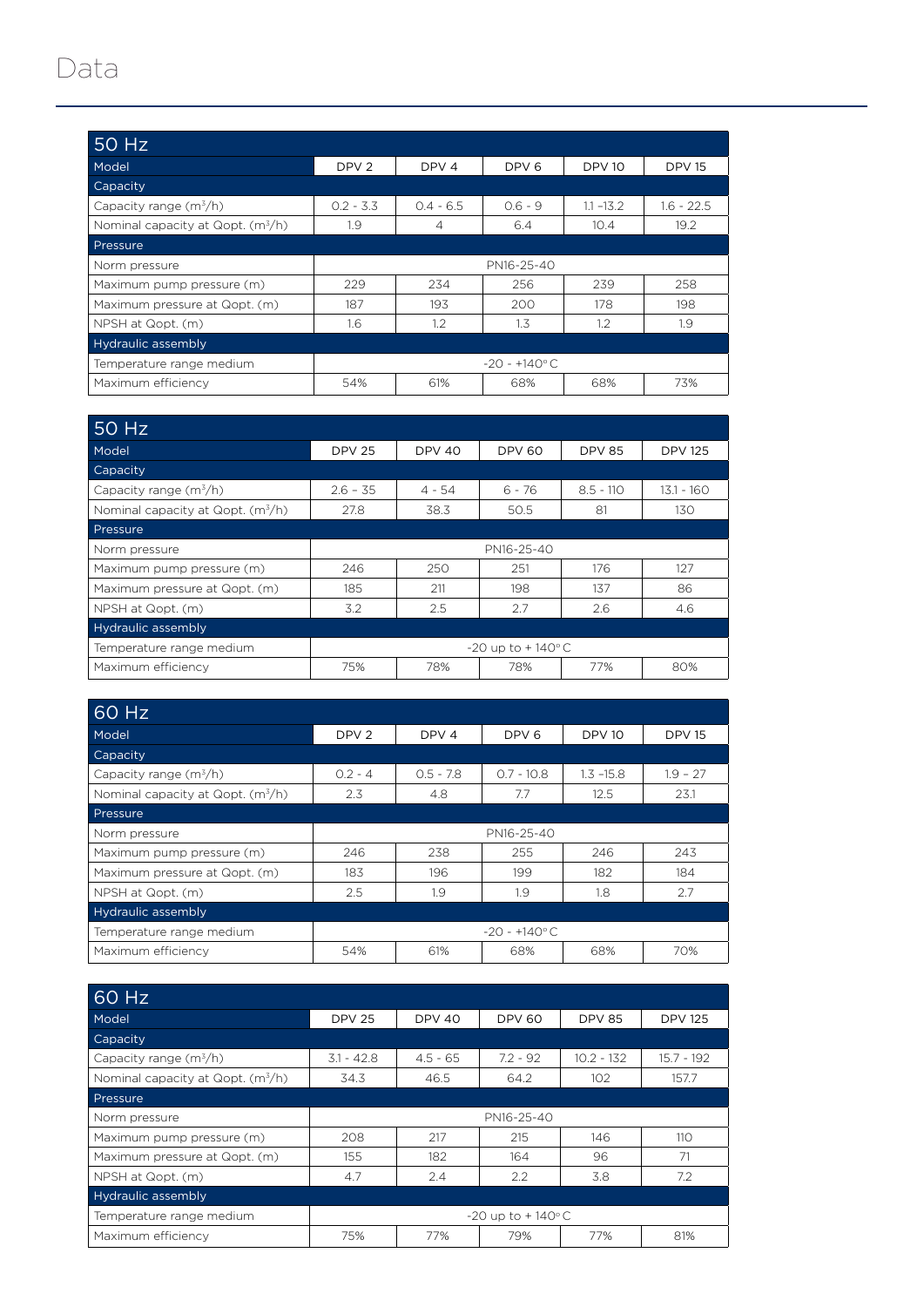